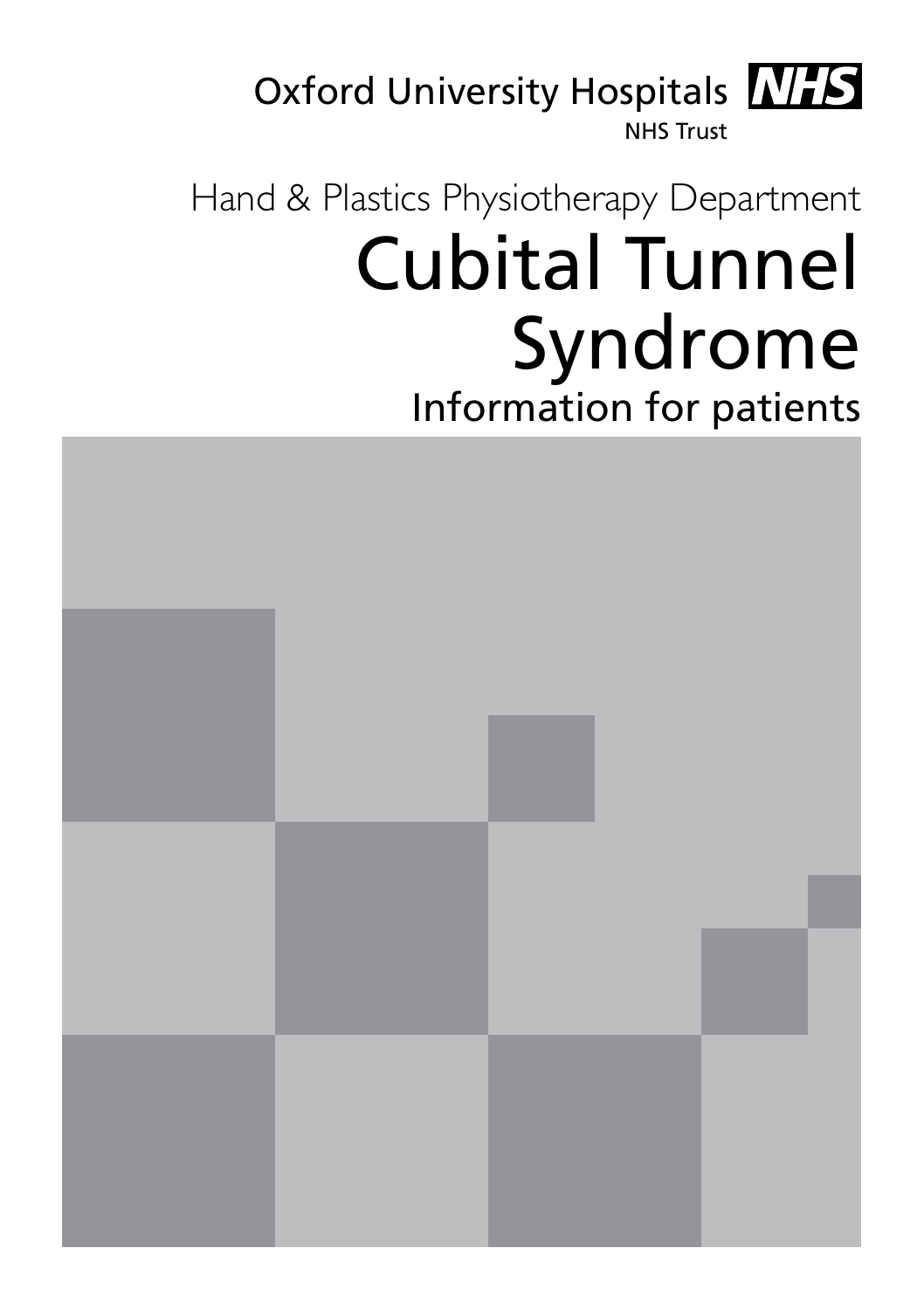This leaflet has been developed to answer any questions you may have regarding your recent diagnosis of cubital tunnel syndrome.

# What is the Cubital Tunnel?

The cubital tunnel is made up of the bones in your elbow and the forearm muscles which run across the elbow joint. Your ulnar nerve passes through the tunnel to supply sensation to your fingers, and information to the muscles to help move your hand.

# What causes Cubital Tunnel Syndrome?

Symptoms occur when the nerve becomes restricted by pressure within the tunnel. The reason is usually unknown, but possible causes can include: swelling of the lining of the tendons, joint dislocation, fractures or arthritis. Fluid retention during pregnancy can also sometimes cause swelling in the tunnel. Symptoms are made worse by keeping the elbow bent for long periods of time.

# What are the symptoms?

Symptoms include numbness, tingling and/or pain in the arm, hand and/or fingers of the affected side. The symptoms are often felt during the night, but may be noticed during the day when the elbow is bent for long periods of time. You may have noticed a weaker grip, or clumsiness when using your hand. In severe cases sensation may be permanently lost, and some of the muscles in the hand and base of the little finger may reduce in size.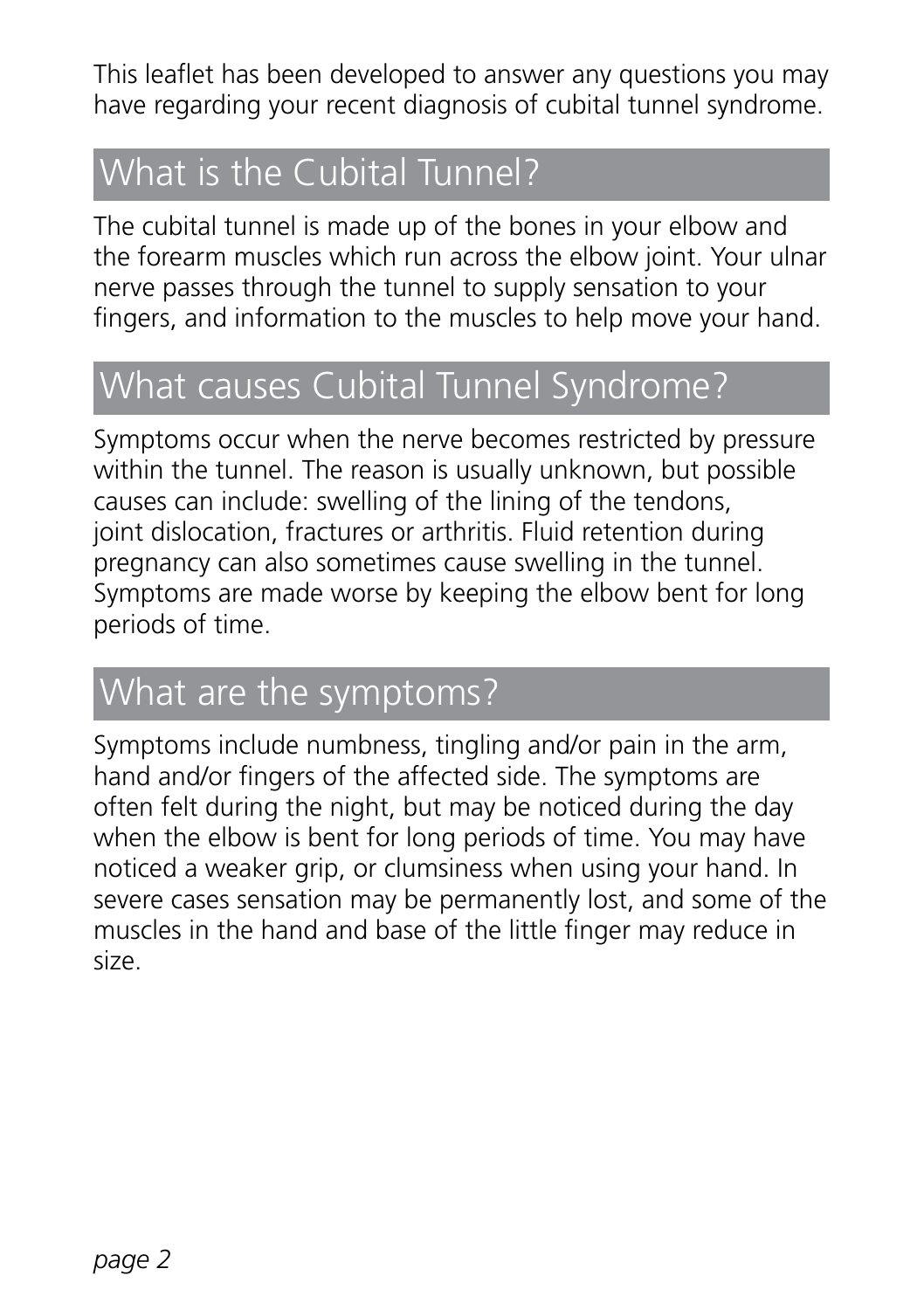# **Diagnosis**

A clinician may do a test such as tapping along the line of the nerve or bending your elbow to see if your symptoms are brought on. You may also be sent for a test to look at your nerve conduction to give an accurate measure of the amount of pressure that is affecting the nerve.

# What is the treatment?

You may be given a splint to wear at night, or be advised to wrap a towel around your elbow, to prevent you from bending your elbow and compressing the nerve. Your therapist may advise you on how you position your arm when using it for prolonged activities at work or may give you some gentle exercises to do. Anti-inflammatory medication taken by mouth or injected into the cubital tunnel may also relieve symptoms.

When symptoms are severe or do not improve with the above, surgery may be needed to make more room for the nerve. If surgery is thought to be the best treatment for you, the options will be discussed with you further.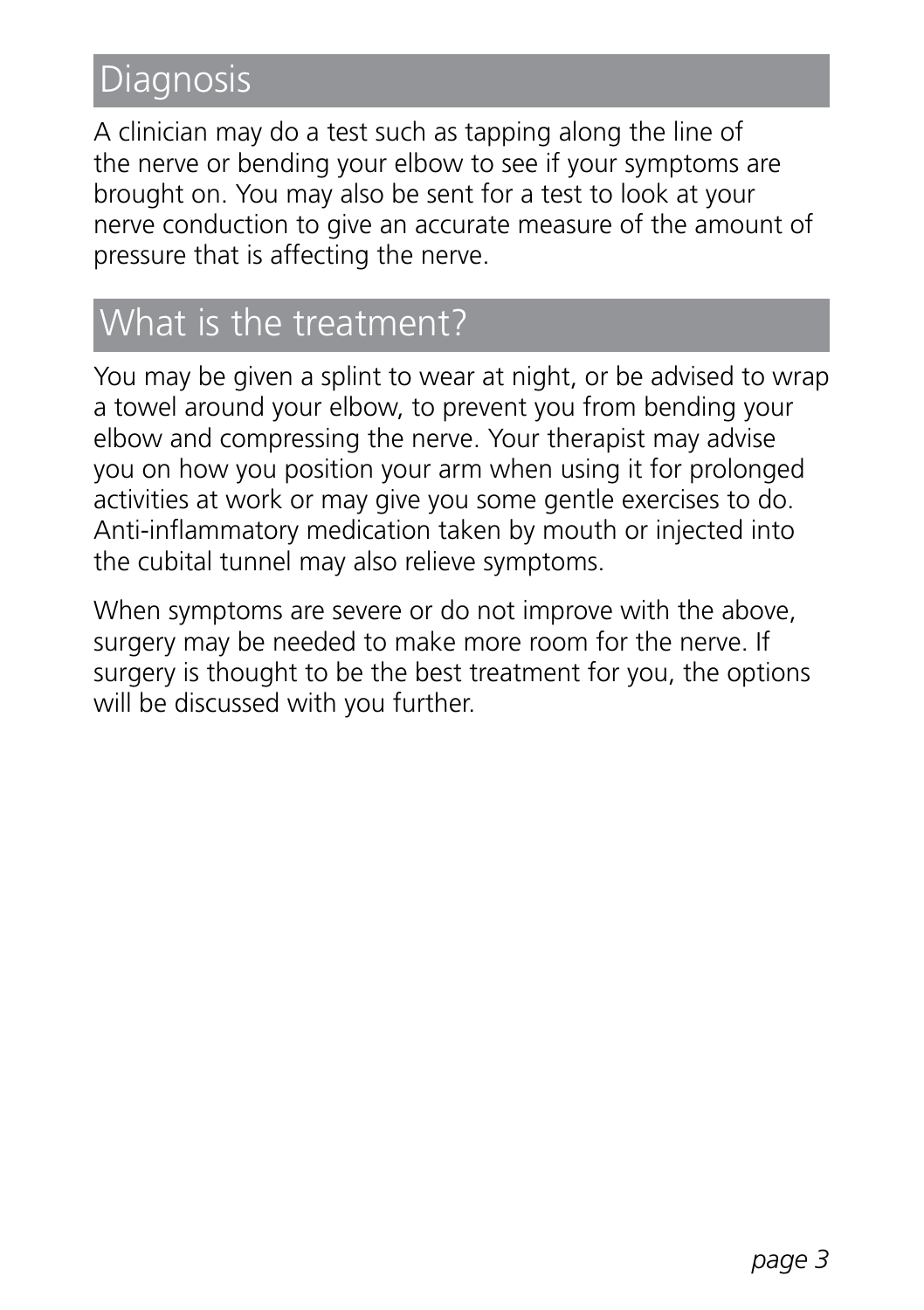# What are the risks with Cubital Tunnel surgery?

As with any surgery, you may be left with persistent pain, and/or stiffness following the operation, although normal use/exercise will make this less likely. There is also some risk of infection, or damage to nerves or blood vessels around the area. Please discuss this with your doctor or therapist if you would like more information.

# Is there anything I should avoid?

The only action you should avoid for the first 4 weeks is excessive weight-bearing through your elbow and the heel of your hand e.g. pushing up from a chair and heavy gripping tasks. We advise you not to drive for the first couple of weeks, until your dressing has been removed by the nurse / therapist.

# What can I do to help my recovery?

You should straighten your fingers out and then try to make a fist a few times every hour, as well as moving your elbow within the dressing, as comfort allows.

You can use your hand to complete light tasks, such as dressing and eating meals.

# Will it be painful?

You may have some discomfort for a few days. If necessary, take simple painkillers according to the manufacturers instructions. If you have severe pain, which disturbs your sleep or that is not controlled by simple painkillers, you should contact your GP or the Hand Therapy Team.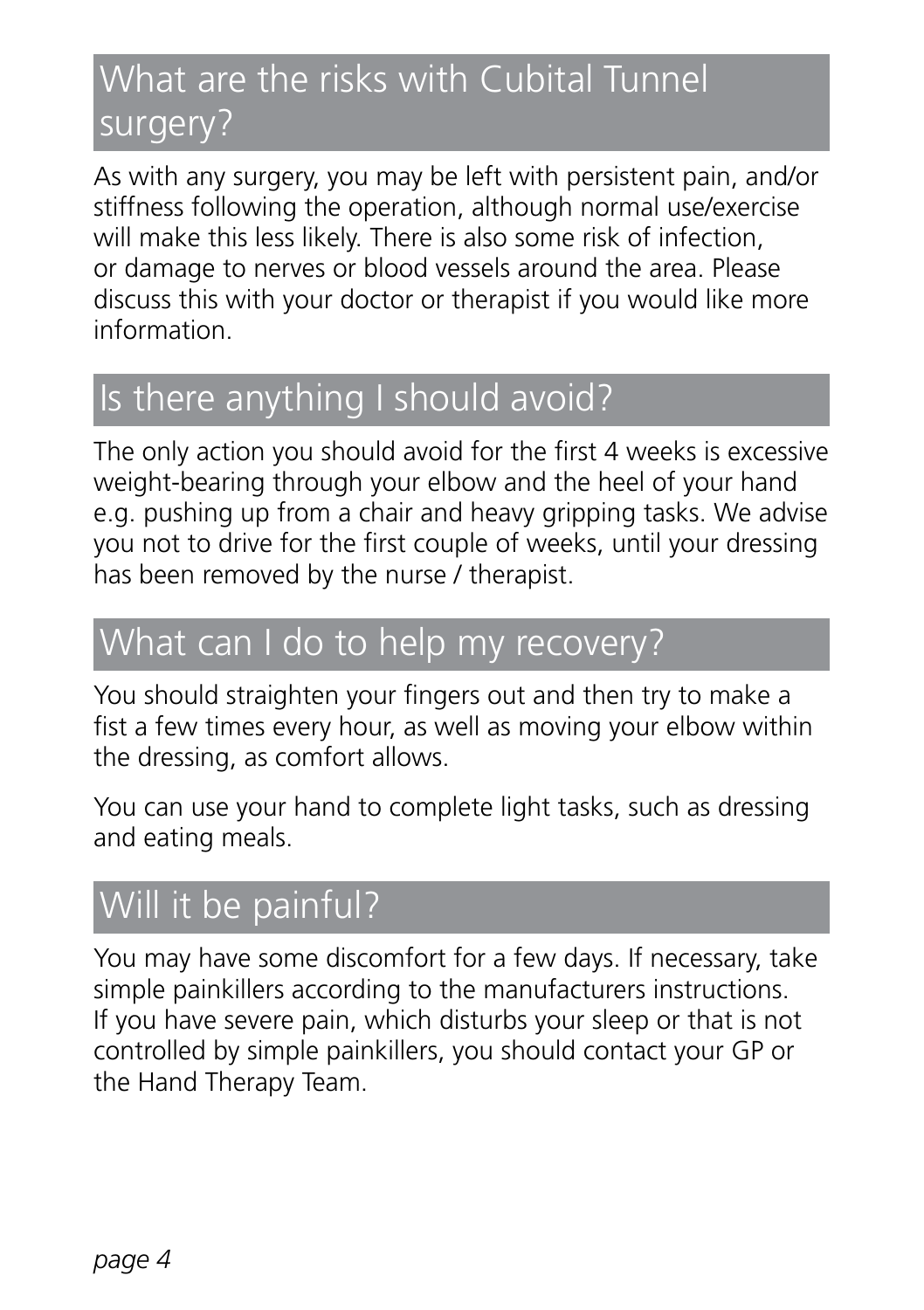# How will it be covered following surgery?

Your elbow will be in a large dressing straight after surgery which should be kept clean and dry until your first clinic or GP review. It is helpful to wear a large plastic bag over your arm for showering or bathing. Keep the hand higher than the elbow for the first 3 days to prevent swelling and try to use it for gentle daily activities.

### When will my stitches be removed?

Your stitches will be removed (if required) 10-14 days after surgery, usually when you come back to the outpatient clinic or in hand therapy. Once the stitches have been removed, the more you use your hand and arm for day-to-day activities the quicker it will recover. Slight discomfort when you use the hand / arm is not harmful but persistent pain may mean you have used it too vigorously.

# When can I drive?

You should not drive until your stitches are removed and then be certain that you have enough strength and control to drive safely.

# When can I go back to work?

You can return to work as soon as your hand / arm can cope with it. Depending on your job, you may be able to return to work once your stitches have been removed. Expect up to 4 weeks off work if your job involves heavy duties e.g. manual work.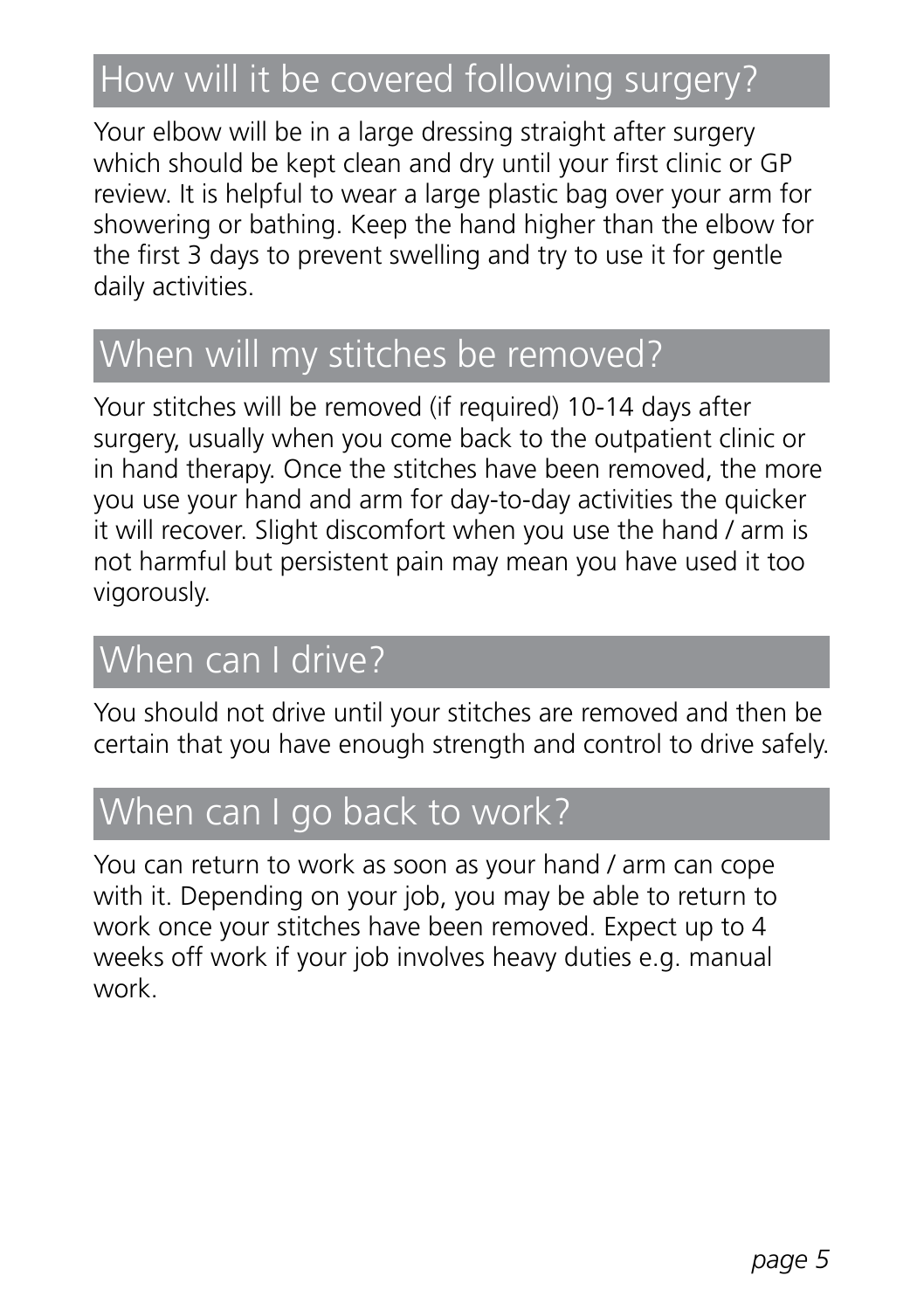### **REPEAT ALL EXERCISES 2-3 TIMES PER DAY**

#### Exercise 1a and b – Elbow Range of Movement Exercise

1a. This bending and straightening exercise for the elbow can be completed in lying or sitting.





1b. Keep your elbow still at your side and twist your palm up to face the ceiling and then down to face the floor.





Repeat the above exercises 3-5 times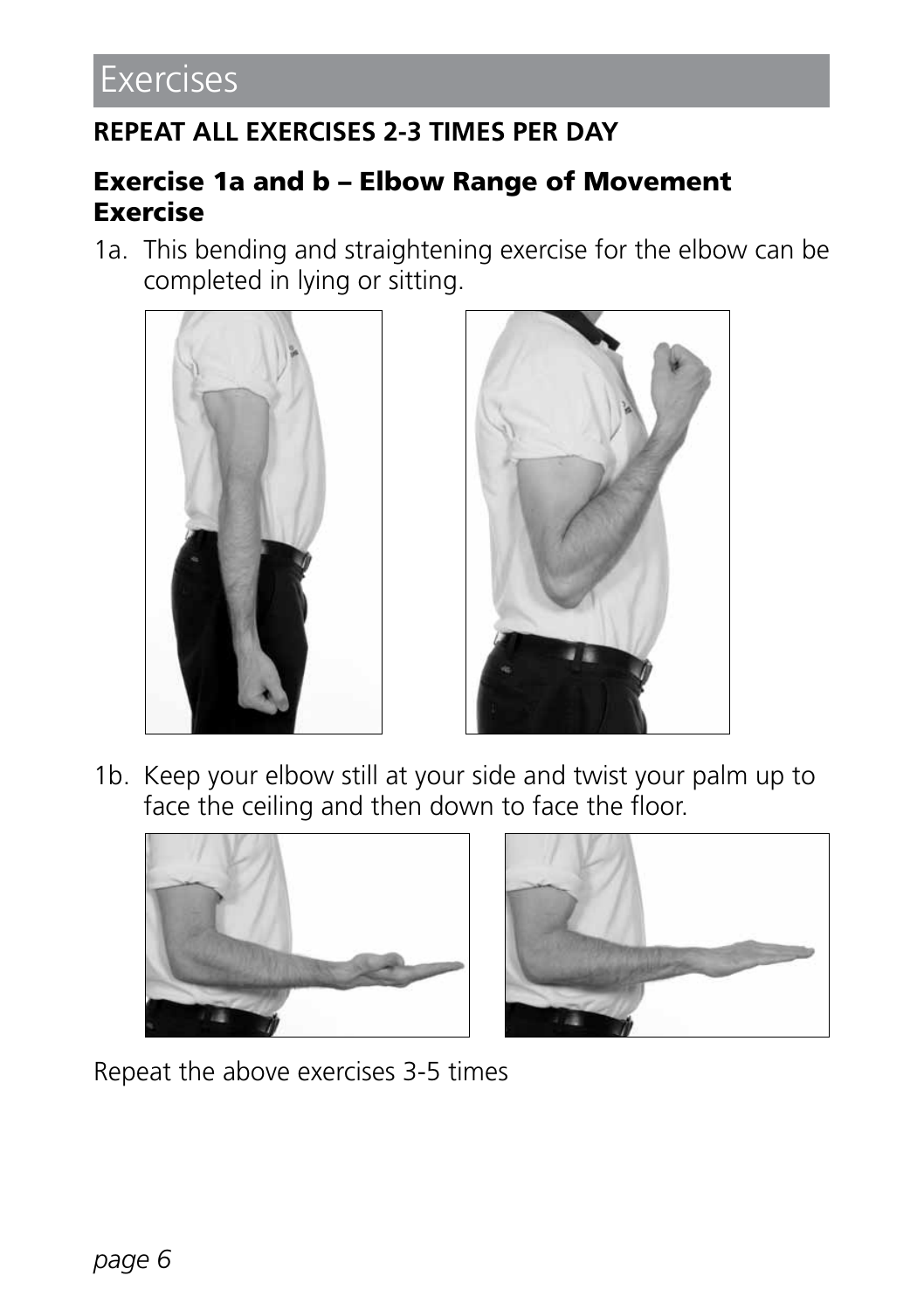### Exercise 2 – Ulnar nerve gliding Exercise

Exercise A:





Start using the sliding technique above. As you bend the elbow toward you tilt the wrist back. Keep your head in a neutral position during this exercise. Once you can do this comfortably, progress to exercise B:





Move the elbow from a bent position to straight. Keep the wrist bent backwards throughout this movement.

Repeat the above exercise 3-5 times. Do the movements slowly.

Do not stay in end position for any length of time. Stop if you feel a strong pull or pain at any stage. You do not have to get the arm completely straight – go as far as is comfortable.